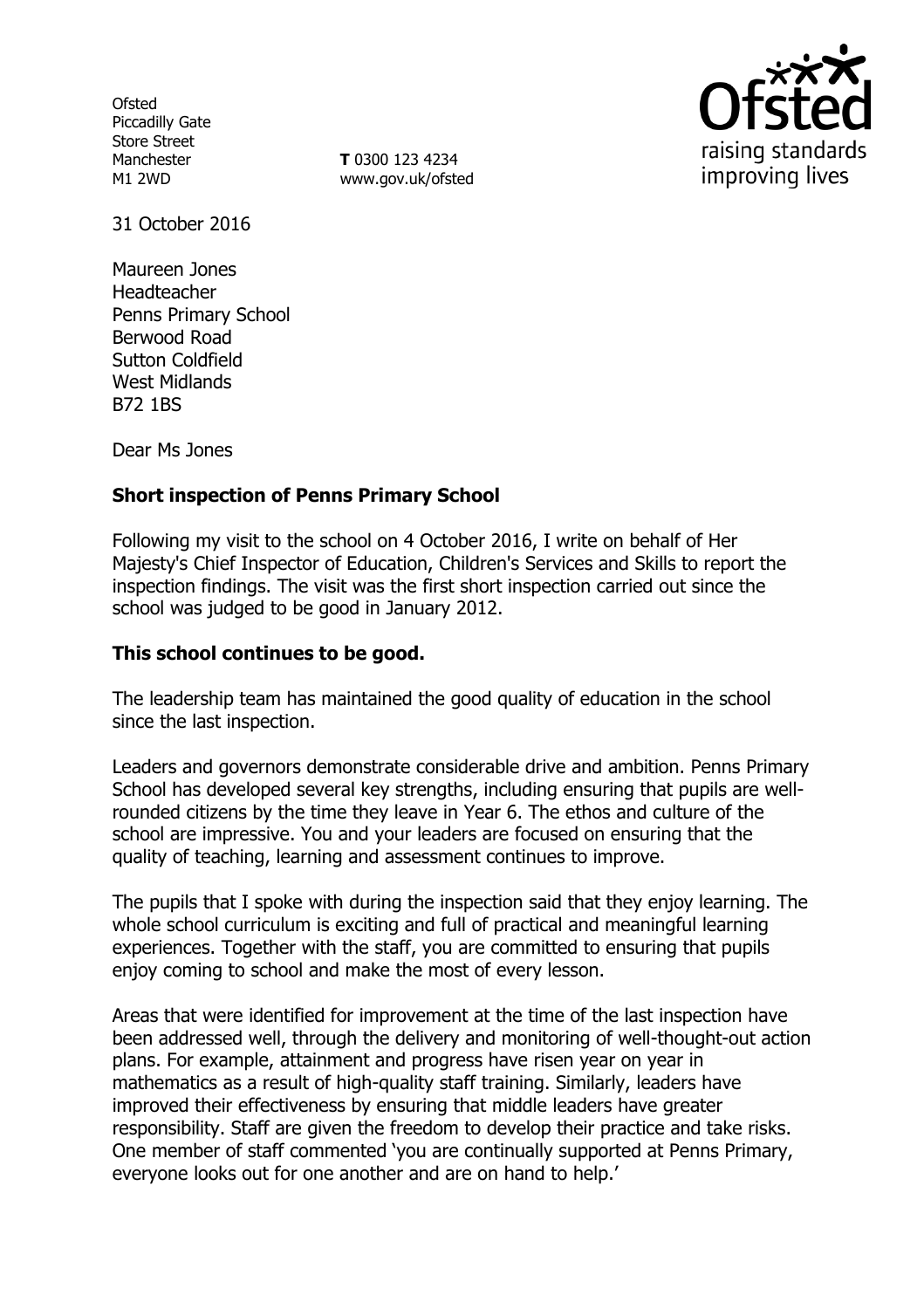

You and your leaders have an accurate view of the school's strengths and areas for development. You responded quickly to a decline in attainment in the Year 1 phonics check in 2015. As a result of your swift action, pupils make rapid progress and standards are now above national levels, with 93% of pupils reaching the expected standard in 2016. Nonetheless, these improvements are not yet substantially enough embedded and sustained over time in Year 1. High standards have been maintained across key stage 2. In key stage 1, however, progress rates are not as strong as those found in early years or key stage 2.

## **Safeguarding is effective.**

The leadership team has ensured that safeguarding arrangements are understood by staff. Leaders keep detailed records of any concerns.

There is a clear focus on safeguarding at your school. Staff that I spoke with are clear about the actions they should take if they have a concern about a child. The school's single central record meets statutory requirements. Staff personnel files are also well organised and demonstrate your commitment to safer recruitment. References are obtained for prospective staff and interview questions explore the extent to which candidates have an understanding of how to keep children safe.

The school site is clean and well presented. Documents and risk assessments relating to the physical environment and maintenance of safety equipment are carefully organised and readily available. You and your team are rightly proud of the way the whole school site has been developed to help learning take place.

### **Inspection findings**

- The teaching of phonics is now well organised and pupils make rapid progress. Teaching assistants are highly skilled at supporting pupils to catch up when they need to. I heard several pupils from Year 2 read, and found that they had developed their phonics skills further since undertaking the Year 1 screening check earlier in the year. The skills acquired by these pupils when they were in Year 1 are now embedded and are helping pupils to read with greater confidence and fluency.
- The school's own assessment information shows that rates of progress are not as substantial for some pupils in key stage 1 as those found in key stage 2. Observations of lessons in key stage 1 showed that there were opportunities for some pupils to receive an even greater level of challenge. Most-able pupils, in particular, were sometimes ready to move on to the next stage of their learning. The level of challenge needs to be developed further to help more pupils work at a greater depth by the time they leave Year 2.
- In key stage 2, pupils were observed being challenged effectively in subjects across the curriculum. In Year 4, pupils have recently used their imagination and creative skills to build 'dream jars'. The dream jars were inspired by an art installation in London which was established in the summer to celebrate Roald Dahl's 100th birthday. Pupils in Year 6 skilfully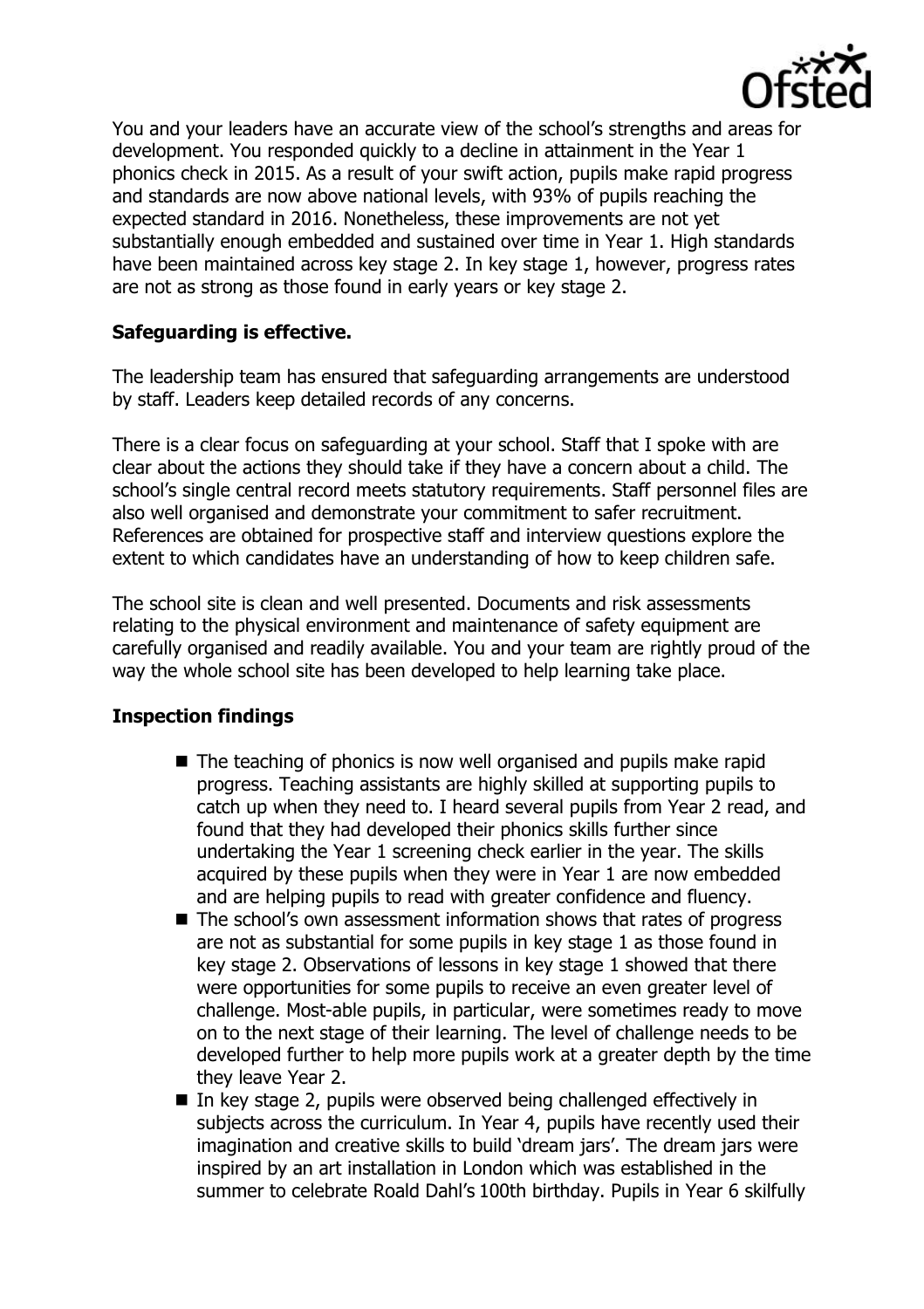

used watercolours to paint in the style of Monet.

- I met with you and your leaders to scrutinise pupils' progress across the curriculum. Examples of pupils' work showed that pupils explore a wide range of topics and themes that help them secure good progress across the curriculum. Staff work hard to make learning as memorable as possible. For example, in the summer term, pupils are invited to plan a new topic for them to explore when they return from the summer holidays. This helps pupils manage the transition to different year groups and plants seeds of excitement and anticipation for the learning journey ahead.
- The school promotes fundamental British values well. British values are given much prominence within curriculum planning. Work in books and displays around the school evidence the extent to which pupils value those of different faiths and beliefs and understand the importance of democracy. Year 6 are currently learning about parliament and were preparing for a visit from the member of parliament for Sutton Coldfield.
- Improvements in attainment at key stage 2 in recent years compare favourably to national figures. Rates of progress in reading and mathematics are particularly strong. Although writing is also improving, this is an area that you, rightly, continue to focus on and have allocated further staff development to. Your improvement plans accurately identify the need for staff to further refine their assessment skills and moderate the judgements they arrive at, with colleagues in other schools locally. This training and moderation work is particularly focused on assessing the skills of the most able.
- Governors know the school well and understand your current priorities for development. In discussions about the school's next steps, governors were keen to discuss and clarify how they can challenge and support the school to secure further improvements. The governors' approach to the meetings I held with them demonstrates their ambition and tenacity.
- The vast majority of parents are happy with the school. One parent identified Penns Primary as a 'family' school. A few parents raised concerns about some aspects of your provision. Plans to take appropriate action in response to this parental feedback are in place.
- $\blacksquare$  During the inspection, I observed pupils in a range of situations. They were polite, well mannered and keen to tell me about the clubs that they attend. For instance, a group of girls spoke to me with great enthusiasm about the school's cheerleading club. The pupils that I spoke to were also able to describe how they stay safe in the local community.
- Year 6 pupils recently visited an outdoor education centre. They recalled their adventures with excitement. One boy was thrilled to have had the opportunity to learn how to abseil. The children who attended the residential centre achieved an award that recognises the different outdoor activities they had participated in.